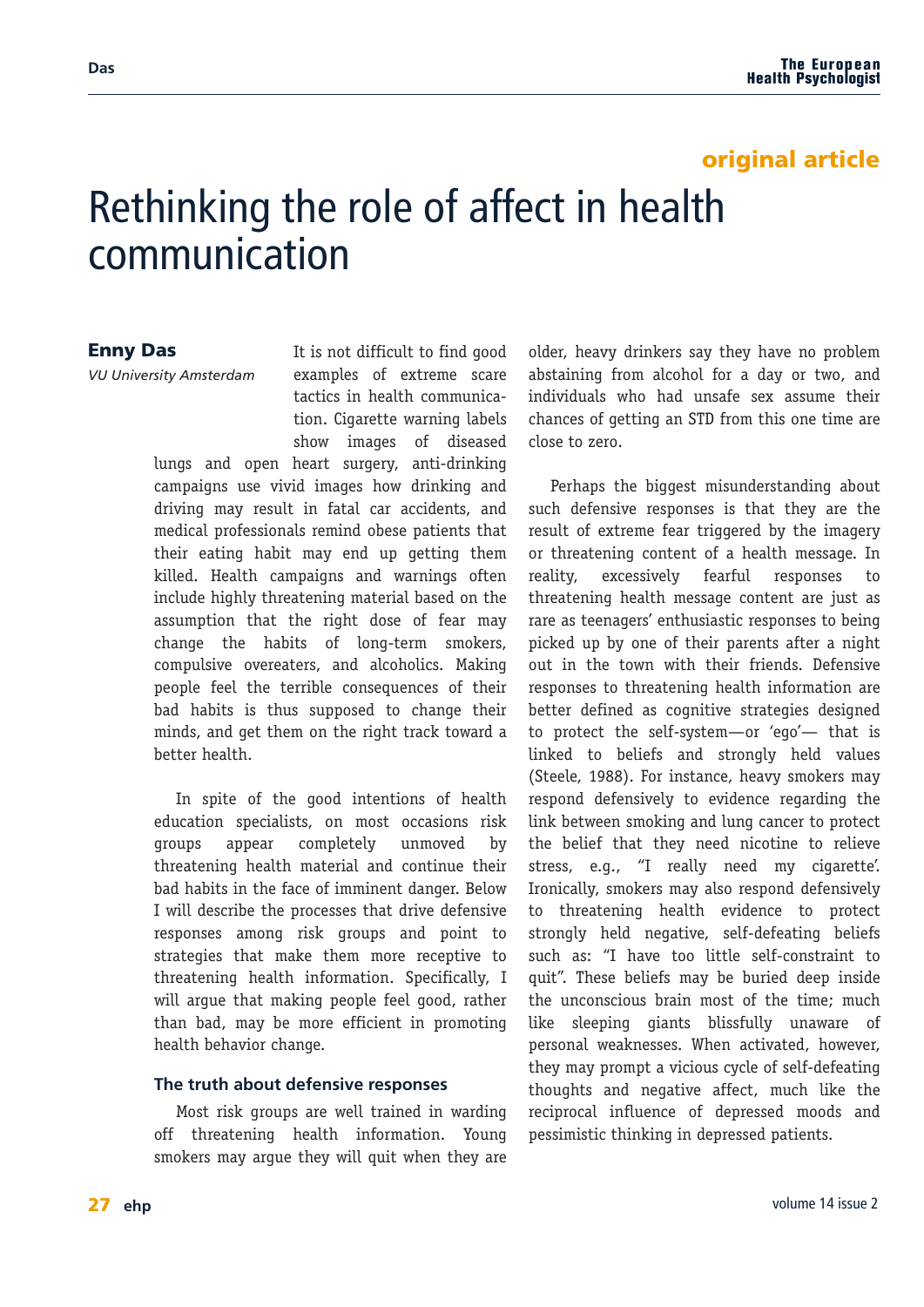A second misunderstanding is that defensive responses to threatening health messages involve mostly passive strategies such as avoiding or ignoring the evidence. Defensive responses to threatening health information often involve active, cognitive attempts to discount the personal implications of a health message, e.g., by attacking the evidence, denying its personal relevance, downplaying its seriousness, or engaging in wishful thinking. Most defensive responses to health messages thus involve biased systematic processing of the evidence with the goal to arrive at a particular, preferred conclusion, e.g., "There is no need to take this information personally" (Das, de Wit, & Stroebe, 2003).

If defensive strategies are active cognitive attempts to defend (hidden) personal belief systems, how can health education specialists ever effectively reach target groups? Recent research suggests that the trick may be to make people feel good, rather than bad; positive moods may decrease the power of selfundermining tendencies and decrease the adoption of healthy actions.

### **Positive moods decrease defensiveness**

In the past decade, research has confirmed that making individuals feel secure about who they are helps them confront adversity; there is now ample evidence that affirming an important aspect of the self-concept unrelated to health e.g., 'I am a kind person'—decreases defensive processing of threatening health information (Harris & Epton, 2009). More recently, researchers have also started examining the role of positive mood in diminishing defensive responses to threat. Several studies suggest that, much like self-affirmation, positive moods may increase risk groups' openness to threatening health information.

One study showed that a positive mood

increased recall of the negative effects of caffeine intake and intentions to cut down caffeine intake among coffee drinkers (Raghunathan & Trope, 2002). Other research among different risk groups, i.e., coffee drinkers, or smokers, demonstrated that a positive mood decreased defensive processing of threatening health messages, and increased the adoption of healthy actions. In two studies, risk groups only processed a health message with a systematic, unbiased strategy after a positive mood induction; this strategy was absent under negative mood conditions. Importantly, beneficial effects of a positive mood were observed only for high risk groups; positive mood effects reversed for not at risk groups, leading to the use of less systematic information processing strategies (Das & Fennis, 2008; Das, Vonkeman, & Hartmann, 2012).

Finally, there is some evidence that a positive mood also works at the unconscious level; a positive mood speeded up reaction times to smoking-related threat words, compared with neutral words, among smokers who had just read a threatening health message about the negative health consequences of smoking (Das & Fennis, 2008). These findings suggest that a positive mood attunes the unconscious mind to threatening information that is relevant to the self; a capacity that may increase effective selfregulation.

In sum, happy moods promote implicit attention to and unbiased processing of threatening health information under highly particular conditions, i.e., only when the information is personally relevant. A positive mood may thus increase individuals' flexibility in responding to incoming information, and help them decide when paying close attention may further personal goal attainment; a very helpful tool indeed in modern information-cluttered society. The finding that positive moods may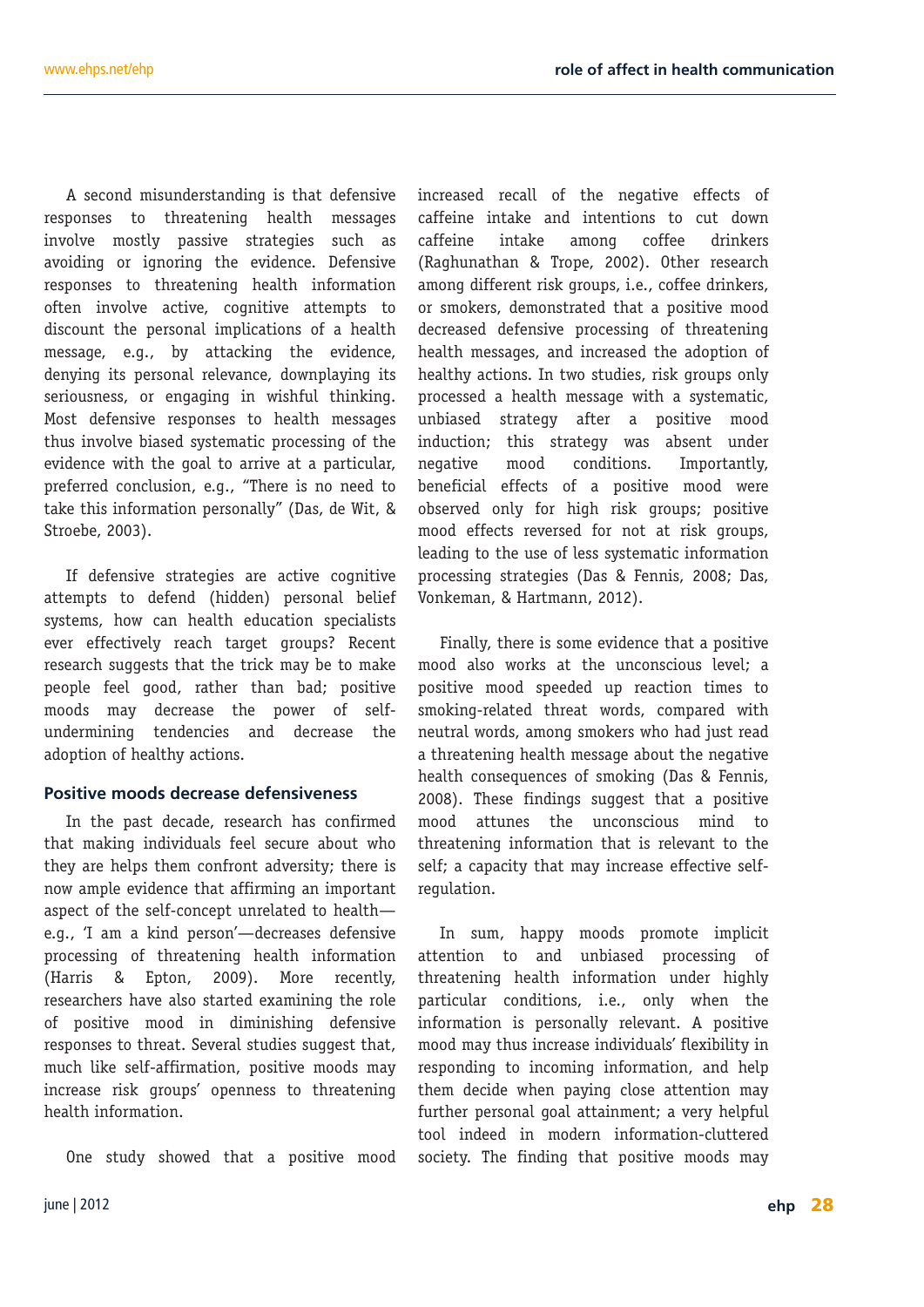increase systematic information processing of aversive information stands in apparent contrast to previous findings regarding the relationship between positive moods and information processing. In the next section, I will discuss this relationship in more detail, and examine potential origins of mood-induced responses to self-threatening information.

### **Feeling good improves self-regulation**

In- and outside the academic world happy moods have long been associated with shallow thinking; only negative moods were supposed to promote serious and contemplative thought. However, more recent studies suggest a different side to happy moods, positive affect, and positive emotions. Whereas it is true that negative moods are generally associated with systematic, narrow, focused, and analytic forms of processing (see Schwarz & Clore 1996 for a review), positive moods and positive emotions promote not only shallow, heuristic information processing, but also prompt a more flexible, intuitive, and broader state of mind (Fredrickson, 2001; Isen 1999). For instance, Alice Isen, pioneer in this particular research area, and her colleagues found that positive affect increased creative problem solving, the generation of unusual associations, and more efficient decision-making. More recent studies found that positive mood also increases cognitive flexibility and access to implicit, intuitive knowledge (Bolte, Goschke, & Kuhl, 2003).

Research also suggests a positive relationship between positive affect, intuitive knowledge, and self-regulation (Baumann & Kuhl, 2002). Positive affect and emotions increase coping resources that help individuals effectively deal with difficult situations. In addition, positive emotions predict resilience to adversity and the use of broad-minded coping strategies. Finally, positive emotions have also been related to physiological recovery processes; compared with neutral conditions, positive emotion conditions enhanced cardiovascular recovery (see Fredrickson, 2001).

Feeling good may thus help individuals put things into a bigger perspective and deal efficiently with adversity. These findings may help explain why positive mood decreases defensive processing of self-threatening information. Consider again the example of the heavy smoker who strongly believes he has too little self-constraint to quit smoking and who starts a vicious cycle of ruminative, limited thought patterns and negative emotions whenever reminded of his bad habit. A positive mood may provide a way out of a vicious cycle by liberating him from the tight grip of selfdefeating thoughts, and by increasing access to alternative—more flexible, creative—ways of thinking, and better ways of coping. In this new outlook on life, improving the situation at hand and taking the necessary steps toward a healthier life becomes a real possibility. Health messages that address this possibility may then find fertile ground.

### **Concluding comments**

In this article I chose to focus on converging evidence and commonalities between different lines of research related to positive mood, information processing, and health, because I believe that a focus on the big picture may help further research in this area. Nevertheless, important differences exist between conceptualizations and consequences of e.g. mood, affect and discrete emotions; and these differences are worth mentioning and examining further. Barbara Fredrickson and her colleagues conducted groundbreaking work in examining effects of discrete positive and negative emotions and found, for example, that joy and contentment increased a broadened mindset, and that fear and anger narrowed this mindset,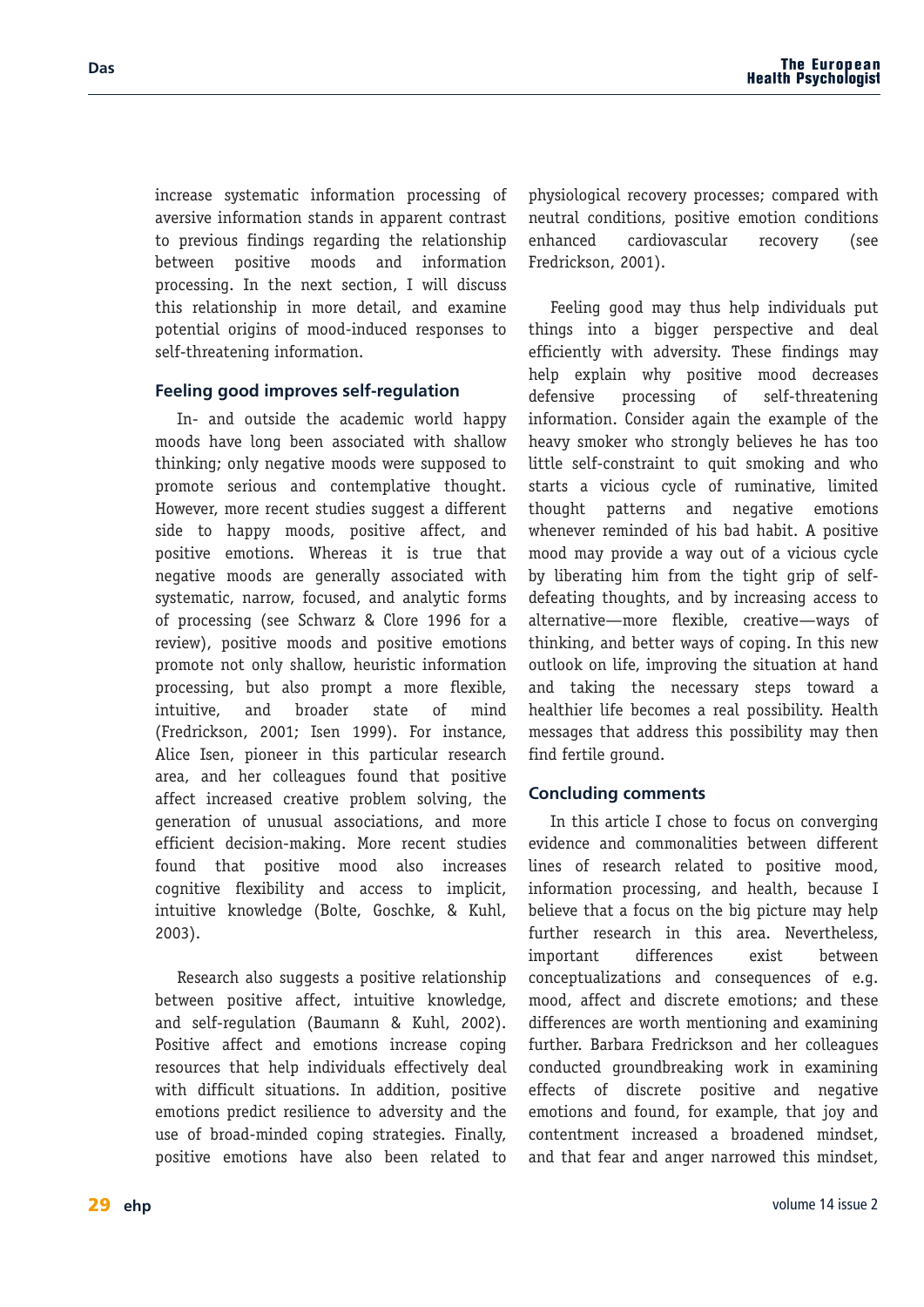compared with neutral conditions (Fredrickson & Branigan, 2005).

The commonalities and differences between self-affirmation and mood also need further investigation. Self-affirmation is different from positive mood in at least two ways: it involves some important aspect of the self, whereas the self is not necessarily implicated in mood, and it is unrelated to explicit measures of mood (e.g., Steele, 1988). Nevertheless, there is considerable overlap on the conceptual level. For instance, asking individuals to recall three happy experiences may improve mood but also affirm the self-concept at the unconscious level. Affirming an important self-related value may not affect explicit mood but, like mood, restore an individual's inner balance. It is plausible that self-affirmation and mood affect different processes at the explicit level but both increase access to implicit, intuitive self-relevant knowledge.

Communicating with risk groups involves conveying bad news most of the time, and health education specialists vary in strategy to achieve this goal: whereas some will try to shock risk groups into understanding the consequences of unhealthy lifestyles, others may try subtle strategies in order to prevent upsetting message receivers. Based on the available evidence, health education specialists do not have to cover up the facts, as long as they make sure risk groups are in the right mood to accept bad news without getting lost in it. Health education efforts that make sure message receivers feel comfortable before they process threatening health information stand a better chance of truly reaching a target audience.

#### **References**

Baumann, N., & Kuhl, J. (2002). Intuition, affect, and personality: Unconscious coherence judgments and selfregulation of negative affect. *Journal of Personality and* *Social Psychology, 83*, 1213-1223. doi: 10.1037/0022- 3514.83.5.1213

- Bolte, A., Goschke, T., & Kuhl, J. (2003). Emotion and intuition: Effects of positive and negative mood on implicit judgments of semantic coherence. *Psychological Science, 14*, 416–421. doi: 10.1111/1467-9280.01456
- Das, E., & Fennis, B. M. (2008). In the mood to face the facts: When a positive mood increases systematic processing of self-threatening messages. *Motivation and Emotion, 32*, 221-230. doi: 10.1007/s11031-008-9093-1
- Das, E., de Wit, J.B.F, & Stroebe, W. (2003). Fear appeals motivate acceptance of recommendations: Evidence for a positive bias in the processing of persuasive messages. *Personality and Social Psychology Bulletin, 29*, 650-664. doi: 10.1177/0146167203029005009
- Das, E., Vonkeman, C., & Hartmann, T. (2012). Mood as a resource in dealing with health recommendations: How mood affects information processing and acceptance of quit-smoking messages. *Psychology and Health, 27*, 116- 127. doi: 10.1080/08870446.2011.569888
- Fredrickson, B. L. (2001). The role of positive emotions in positive psychology: The broaden-and-build theory of positive emotions. *The American Psychologist, 56,* 218–226. doi: 10.1037/0003-066X.56.3.218
- Fredrickson, B. L., & Branigan, C. (2005). Positive emotions broaden the scope of attention and thought-action repertoires. *Cognition and Emotion, 19*, 313-332. doi: 10.1080/02699930441000238
- Harris, P. R, & Epton, T. (2009). The impact of selfaffirmation on health cognition, health behavior and other health-related responses: A narrative review. *Social and Personality Psychology Compass, 3*, 962-978. doi: 10.1111/j.1751-9004.2009.00233.x
- Isen, A. M. (1999). Positive affect. In T. Dalgleish & M. J. Power (Eds.), *Handbook of cognition and emotion* (pp. 521–539). New York: Wiley & Sons. Isen, A. M. (2004). Some perspectives on positive feelings and emotions: Positive affect facilitates thinking and problem solving. In A. S. R. Manstead, N. Frijda, & A. Fischer (Eds.), *Feelings and emotions*: The Amsterdam symposium (pp. 263–282). Cambridge, NY: Cambridge University Press.
- Raghunathan, R., & Trope, Y. (2002). Walking the tightrope between feeling good and being accurate: Mood as a resource in processing persuasive messages. *Journal of*